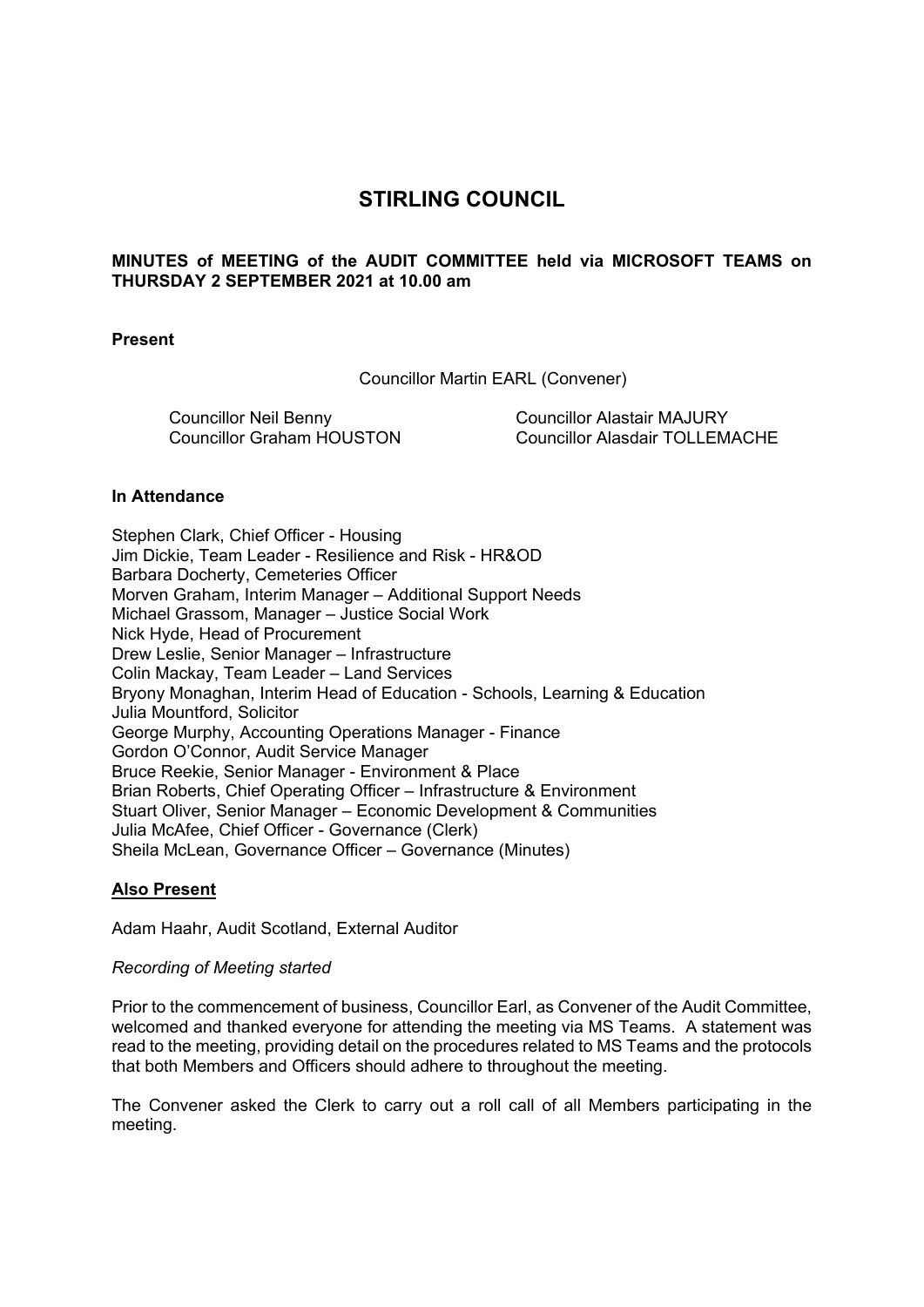## **AC228 APOLOGIES AND SUBSTITUTIONS**

Apologies were submitted on behalf of Councillor Alison Laurie. There were no substitutions.

#### **AC229 DECLARATIONS OF INTEREST**

There were no declarations of interest.

### **AC230 URGENT BUSINESS BROUGHT FORWARD BY THE CONVENER**

There were no items of urgent business.

### **AC231 MINUTES – AUDIT COMMITTEE**

The Minutes of the Audit Committee held on 27 May 2021 were submitted for approval.

#### **Decision**

The Committee agreed to approve the Minutes of Meeting held on 27 May 2021 as an accurate record of proceedings.

#### **AC232 ROLLING ACTION LOG**

The Rolling Action Log was submitted for review.

#### **Decision**

The Committee agreed to note the Action Log.

#### **AC233 RISK MANAGEMENT – STRATEGIC RISK REGISTER**

A report by the Chief Officer - Finance summarised the Strategic Risk Register, enabling Audit Committee members to examine the significant risks facing the Council and the risk treatments put in place to reduce the risks.

The report included a progress update on risks since the last meeting of the Committee and highlighted a number of substantive risks.

In response to questions, officers undertook to feed back information on the City Region Deal and on work around annual budget setting.

## **Decision**

The Committee agreed to note the risks within the Strategic Risk Register with specific attention to the scoring contained within Appendix 1.

(Reference: Report by Chief Officer – Finance dated 24 August 2021, submitted)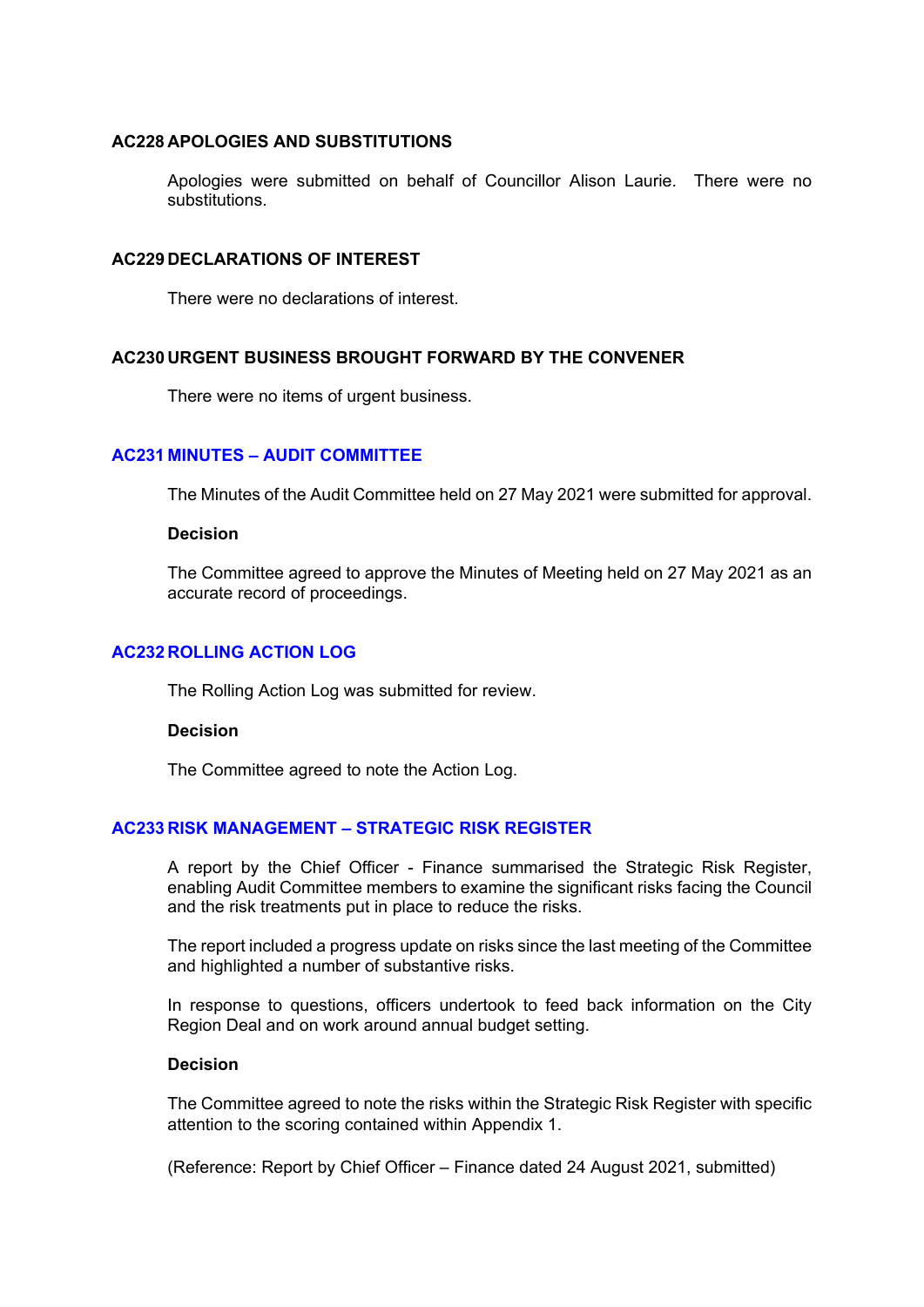## **AC234 INTERNAL AUDIT UPDATE REPORT**

A report by the Audit Service Manager provided a summary of the findings arising from Internal Audit assignments finalised since the last meeting of the Audit Committee on 27 May 2021, and an update on work relating to action tracking and verification.

### **(a) Additional Support Needs**

A review was undertaken of arrangements in respect of the support provided to children and young people who had been identified as having Additional Support Needs.

Five low risks had been identified.

The Audit Opinion was that substantial assurance could be given that the Council had appropriate arrangements in place for enabling access to appropriate specialist provision for identified additional support needs that reflected Council policies and relevant legislation, and to manage the allocation, proper use and maintenance of special equipment to meet the requirements for assessed needs of children with additional support needs.

Officers from the service responded to a number of questions from Members.

Members noted the summary report and agreed actions.

## **(b) Corporate Procurement Procedures**

The objectives of the review were to select a sample of procurements undertaken across the Council, including Service-led activity, and covering a range of procurement routes from three quotes to formal tender.

One high, four medium and one low risk had been identified.

The Audit Opinion was that substantial assurance could be given that the sample procurements:-

- were consistent with, and supported the achievement of, the Council's commissioning and procurement objectives set out in the Commissioning and Procurement Strategy 2018-2021;
- had been properly performed in terms of the required procurement processes set out in the Council's Contract Standing Orders, Scheme(s) of Delegation and, in particular, the detailed Procurement Guidance issued by Strategic Commissioning;
- met all relevant legal obligations under the Procurement Reform (Scotland) Act 2014, the Public Contracts (Scotland) Regulations 2015, the Procurement (Scotland) Regulations 2016, and related legislation and regulations;
- had been properly administered, reported, authorised, and recorded within relevant Service and/or Strategic Commissioning procurement files (and including those of the Public Contracts Scotland (PCS) and the PCS – Tenders portals); and
- had been included, where required, in all relevant contract registers including those registers made publicly available on the PCS portal and the Council's website.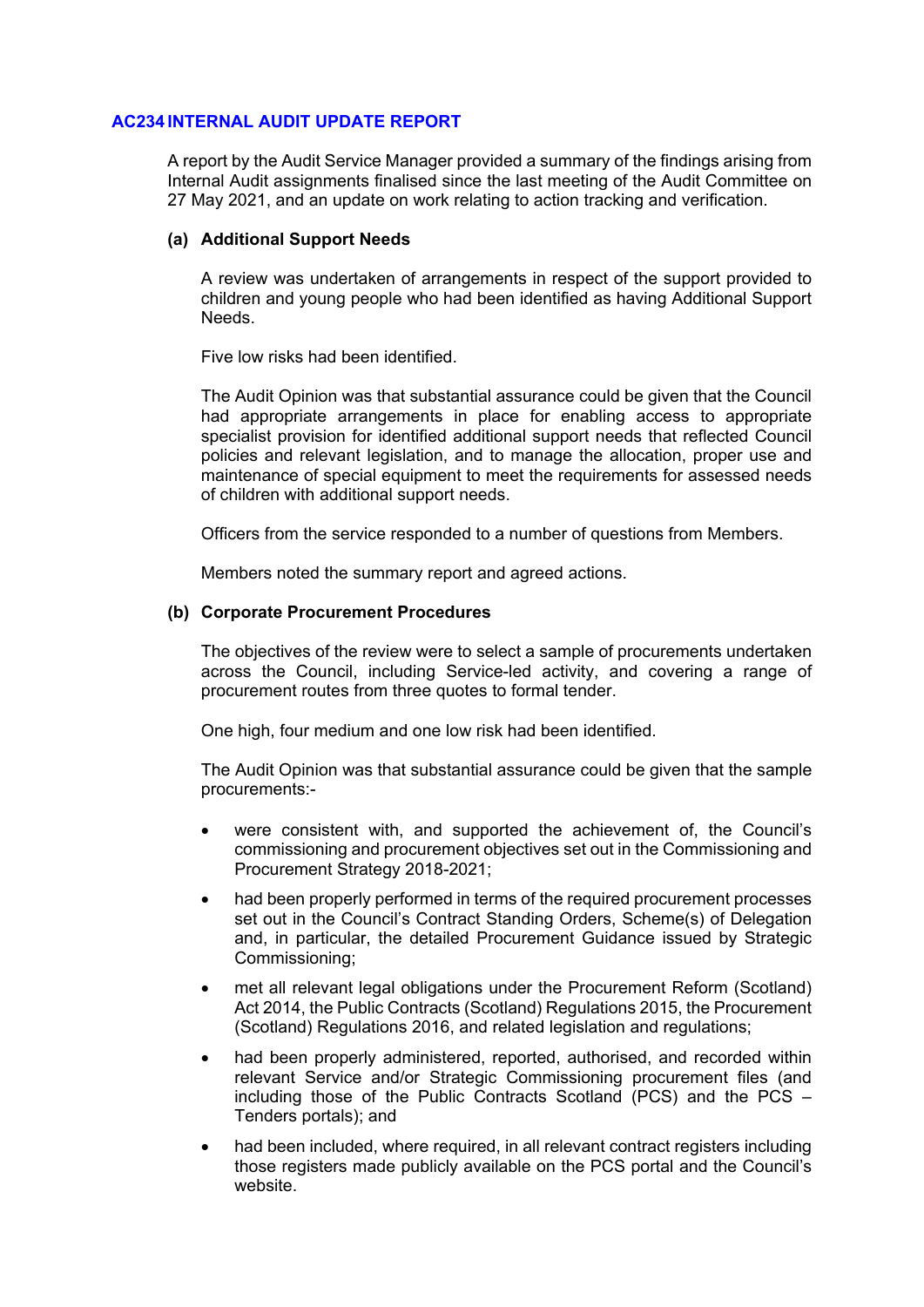The Head of Procurement responded to a number of questions from Members.

Members noted the summary report and agreed actions.

## **(c) Cemeteries**

The scope of the review was to consider the risks, operational management and effectiveness of arrangements for (i) the management of lair purchases and interments, use of the Epilog system and the data it provided to support invoicing and payment of relevant charges, and whether records were accurate and robust; and (ii) lair management and whether job instructions or work orders were sufficient and clear to enable lairs to be correctly opened, prepared and closed timeously. The review further considered whether there were opportunities to improve service delivery and for the Service to operate more efficiently and effectively.

One high, two medium and four low risks had been identified.

The Audit Opinion was that substantial assurance could be given that the above objectives were being met.

Members noted the report and the agreed actions and welcomed the assurances contained within the report.

## **(d) Justice Social Work**

The scope of the review covered arrangements for the provision of a Justice Social Work Service that was required to meet a range of statutory obligations and to deliver those services in line with published standards and national outcomes set by the Scottish Government.

One medium and four low risks had been identified.

The Audit Opinion was that substantial assurance could be given that:-

- effective arrangements were in place to properly record, monitor, and review the work of the Justice Social Work Service, and that these were consistent with the legislation and related best practice guidance;
- robust processes and procedures were in place to deliver against national outcomes and performance standards;
- appropriate reporting arrangements were in place to effectively highlight the performance of the Justice Social Work Service; and
- suitable arrangements were in place to ensure that Council-wide "corporate" packages of care and support were appropriate to meet long term goals.

The Justice Social Work Service Manager responded to a number of questions from Members and undertook to provide an update on replacement of the SWIFT system.

Members noted the report and the agreed actions.

Members considered and noted the summary of Action Tracking and Verification provided at Appendix 5 to the report. The Audit Service Manager undertook to provide further information on the process in place to ensure that actions were followed up.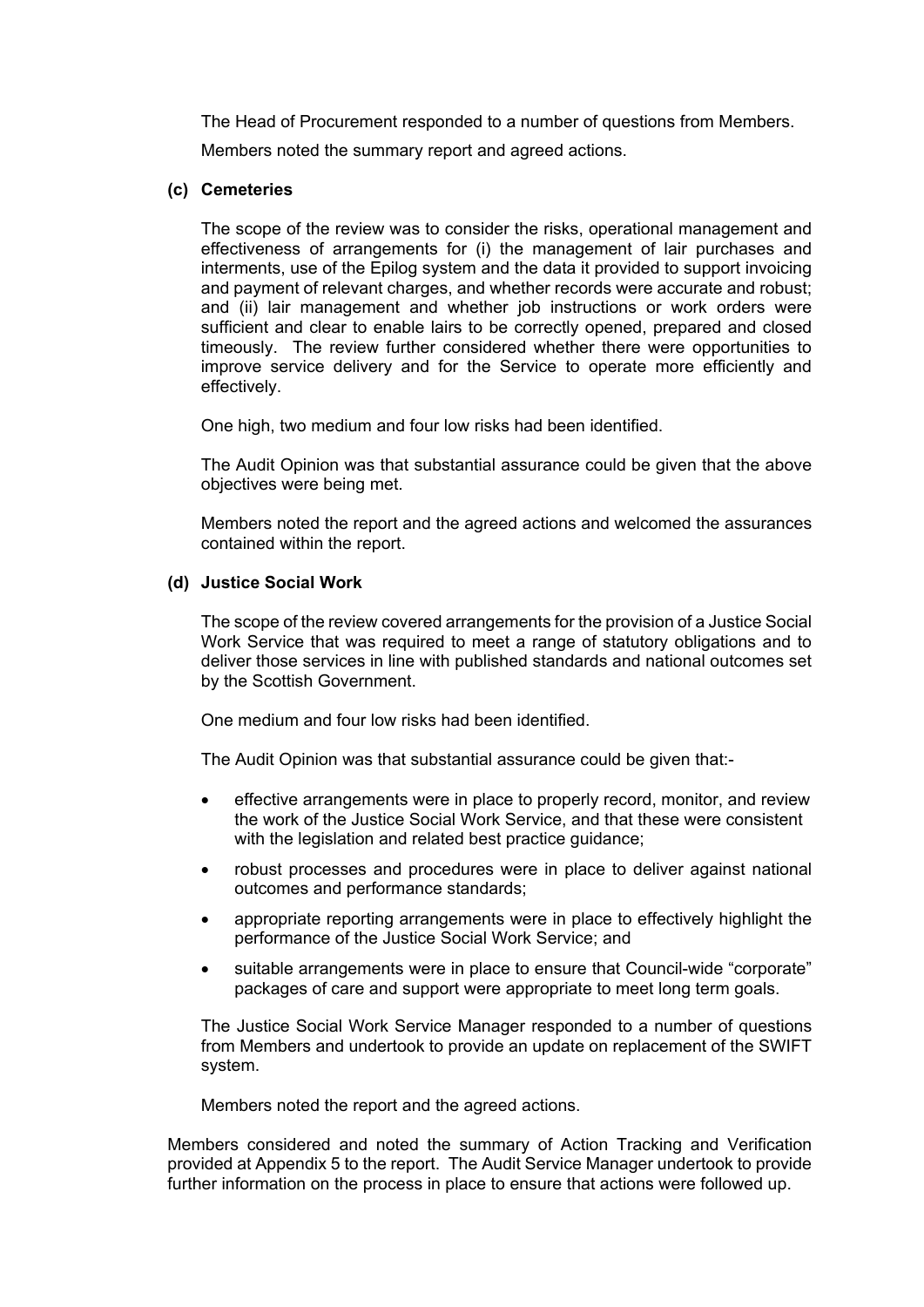### **Decision**

The Committee agreed to take assurance from:

- 1. the findings and conclusions arising from Internal Audit assignments completed since 27 May 2021; and
- 2. the position in relation to action tracking and verification work.

. (Reference: Report by Audit Service Manager dated 23 August 2021, submitted)

# **AC235 CORPORATE FRAUD UPDATE**

A report by the Audit Service Manager provided an update on progress with the actions set out in the Corporate Fraud Plan 2021/22, which had been presented to the Audit Committee on 27 May 2021.

The report and Plan detailed work undertaken by the Service in fraud prevention, proactive fraud work and fraud investigation.

Members requested that more information be provided on investigations. The Audit Service Manager undertook to include this in future reports and in the meantime to circulate information on current investigations.

# **Decision**

The Committee agreed:-

- 1. to take assurance from the work undertaken to progress the actions set out in the Corporate Fraud Plan 2021/22;
- 2. that summary information on investigations be included in future reports.

(Reference: Report by Audit Service Manager dated 23 August 2021, submitted)

# **AC236 REGULATION OF INVESTIGATORY POWERS (SCOTLAND) ACT 2000 ANNUAL REPORT 2020**

A report by the Chief Officer – Governance provided an update on the operation of the Regulation of Investigatory Powers (Scotland) Act 2000 by the Council during the period from 1 January 2020 to 31 December 2020. Members noted the annual requirement to report to the Audit Committee, as well as the Investigatory Powers Commissioner's Office (IPCO). The report provided detail on the number of requests for authorisation of directed surveillance and the use of covert human intelligence sources as well as the outcome of the IPCO inspection held on 7 April 2021.

# **Decision**

The Committee agreed to note:

- 1. that there were no authorisations for directed surveillance granted during the period from 1 January 2020 to 31 December 2020;
- 2. that there were no active covert human intelligence sources in place as at 31 December 2020, with none recruited or used during the period from 1 January 2020 to 31 December 2020;